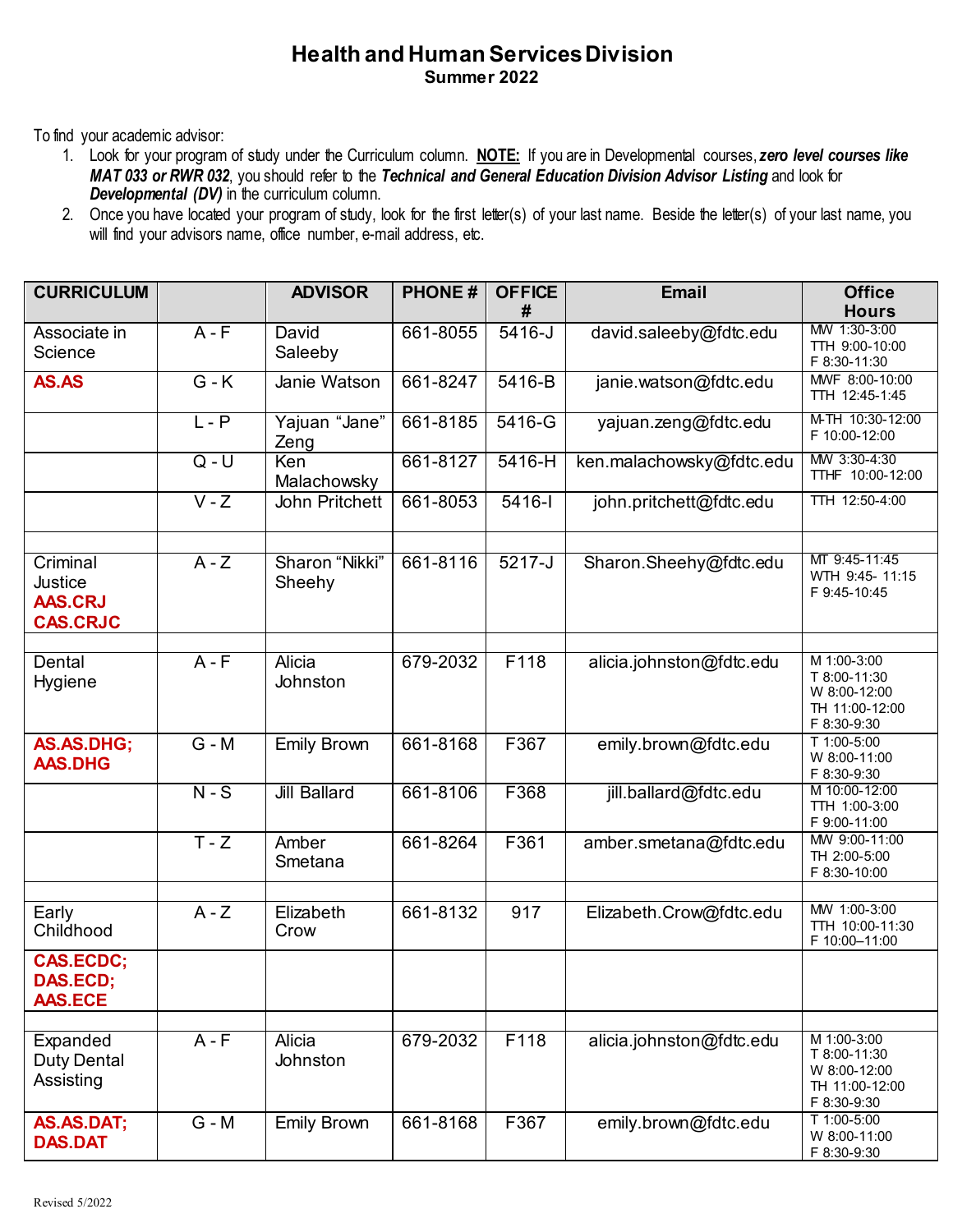|                                            | $N-S$          | <b>Jill Ballard</b>   | 661-8106 | F368   | jill.ballard@fdtc.edu      | M 10:00-12:00<br>TTH 1:00-3:00<br>F 9:00-11:00                  |
|--------------------------------------------|----------------|-----------------------|----------|--------|----------------------------|-----------------------------------------------------------------|
|                                            | $T - Z$        | Amber<br>Smetana      | 661-8264 | F361   | amber.smetana@fdtc.edu     | MW 9:00-11:00<br>TH 2:00-5:00<br>F 8:30-10:00                   |
|                                            |                |                       |          |        |                            |                                                                 |
| <b>Health</b><br>Information<br>Management | $A - Z$        | Alisha Randle         | 676-8577 | F348   | alisha.randle@fdtc.edu     | M 9:30-11:00<br>TTH 1:00-2:00<br>W 10:00-11:00<br>F 8:00-11:30  |
| AS.AS.HIM;<br><b>AAS.HIM</b>               |                |                       |          |        |                            |                                                                 |
| Human<br><b>Services</b>                   | $A - F$        | Melissa Smith         | 661-8022 | 5217-E | melissa.smith@fdtc.edu     | MWF 9:30-11:30<br>TTH 9:20-10:20                                |
| <b>AAS.HUS</b>                             | $G - L$        | <b>Cheryl McGill</b>  | 661-8361 | 5216-D | cheryl.mcgill@fdtc.edu     | M 8:30-9:20<br>TTH 10:30-11:30<br>W 8:30-12:30<br>F 8:30-11:30  |
|                                            | $M - R$        | <b>Chris Thomas</b>   | 661-8073 | 5217-B | chris.thomas@fdtc.edu      | M-TH 9:00-12:00<br>F 9:00-11:00                                 |
|                                            | $S - Z$        | <b>Brantlee Haire</b> | 661-8046 | 5216-A | brantlee.haire@fdtc.edu    | MW 8:30-11:00<br>TTH 8:30-9:30 &<br>11:00-12:00<br>F 9:00-11:00 |
| Medical<br>Coding<br>AS.AS.HIMC;           | $A - Z$        | Alisha Randle         | 676-8577 | F348   | alisha.randle@fdtc.edu     | M 9:30-11:00<br>TTH 1:00-2:00<br>W 10:00-11:00<br>F 8:00-11:30  |
| <b>CAS.HIMC</b>                            |                |                       |          |        |                            |                                                                 |
| Medical<br>Laboratory<br>Technology        | $A - Z$        | Emory 'Neil'<br>Lane  | 661-8105 | F312   | emory.lane@fdtc.edu        | MW 3:30-4:30<br>THF 8:30-11:30                                  |
| AS.AS.MLT;<br><b>AAS.MLT</b>               |                |                       |          |        |                            |                                                                 |
| Medical<br>Assisting                       | $A - Z$        | Dawn Nelson           | 661-8364 | F370   | dawn.nelson@fdtc.edu       | MW 9:00-11:00<br>T 1:00-2:30<br>TH 2:00-3:30<br>F 9:00-10:00    |
| AS.AS.MEDC;<br><b>CAS.MEDC</b>             |                |                       |          |        |                            |                                                                 |
| <b>Nursing</b>                             |                |                       |          |        |                            |                                                                 |
| AS.AS.NUR;<br><b>AAS.NUR</b>               | A, G, M, T     | Becky<br>Alexander    | 661-8112 | F319   | rebecca.alexander@fdtc.edu | M 9:00-11:00 &<br>1:00-3:00<br>T 9:00-11:00<br>W 1:00-3:00      |
|                                            | B, H, N, U, Y  | Michelle<br>Baxley    | 661-8355 | F318   | michelle.baxley@fdtc.edu   | M 9:00-4:00<br>W 2:00-4:00                                      |
|                                            | C, I, O, X     | Tonya<br>Blackwell    | 676-8393 | F323   | tonya.blackwell@fdtc.edu   | M 8:00-10:00<br>W-TH 8:00-11:00                                 |
|                                            | D, J, P, W     | Laura Hope            | 676-8555 | F324   | laura.hope@fdtc.edu        | MW 2:00-4:00<br>TW 9:30-11:30                                   |
|                                            | E, K, R, V, Z, | Courtni<br>Hough      | 661-8286 | F325   | courtni.hough@fdtc.edu     | M 2:00-4:00<br>W 8:00-11:00 &<br>1:00-4:00                      |
|                                            | F,L,Q,S        | Melissa Plyler        | 413-2816 | F320   | melissa.plyler@fdtc.edu    | M 8:30-10:30<br>W 8:30-11:30<br>W 1:30-4:30                     |